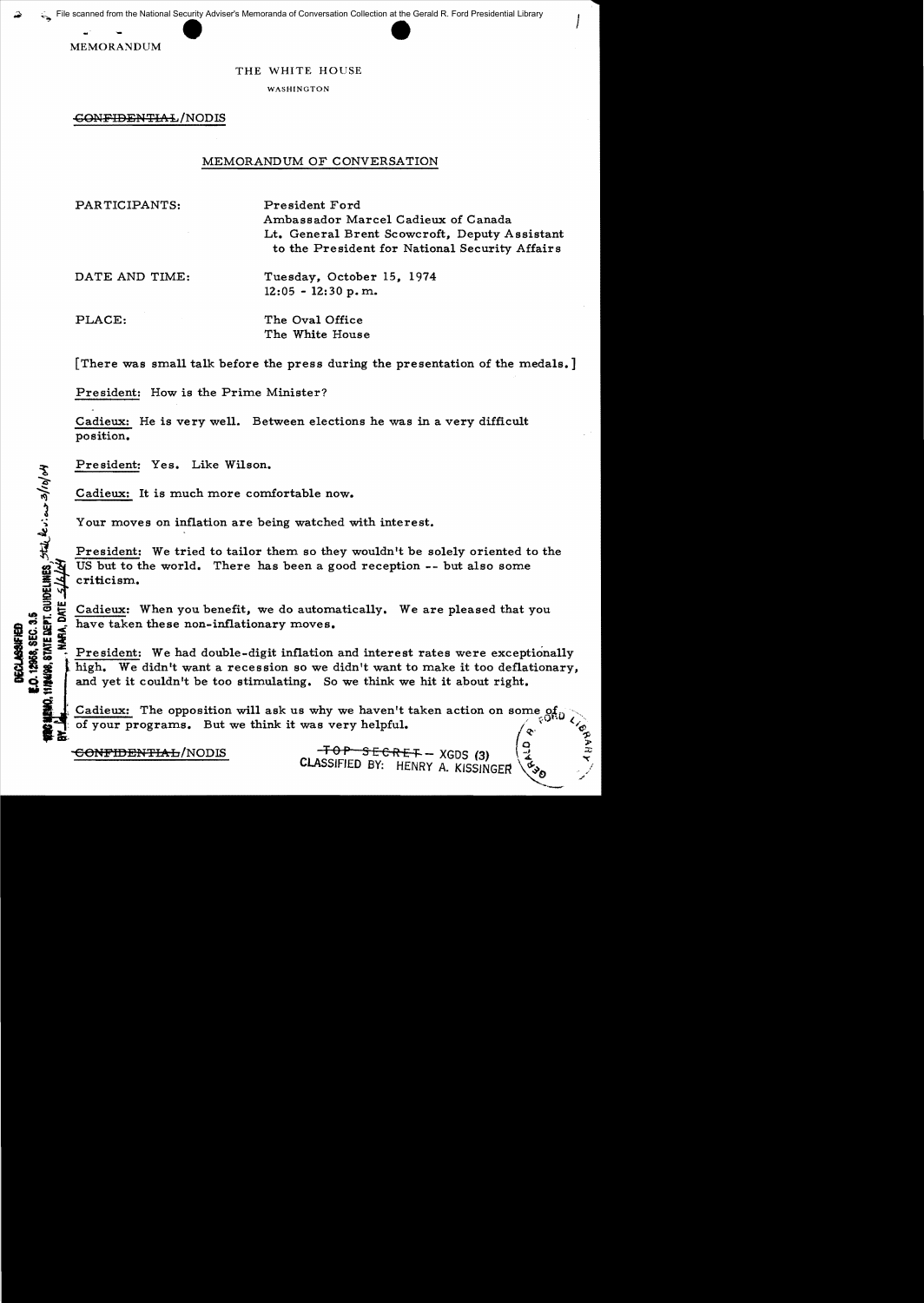## $\text{COMFIDENTHA-L/NODIS}$  - 2 -

ୄୄ

President: Give the Prime Minister my regards. Aren't we planning a meeting sometime in December?

Scowcroft: Yes. December 4.

President: I am looking forward to my discussions with the Prime Minister.

Cadieux: He will be leaving on a trip to Europe shortly.

President: We are seeing Giscard December 14-15.

Thank you again. It is a very beautiful gift. I would like to get up to see the Olympics in '76 if I can.



eO?fFIDEN'fIAh/NODIS